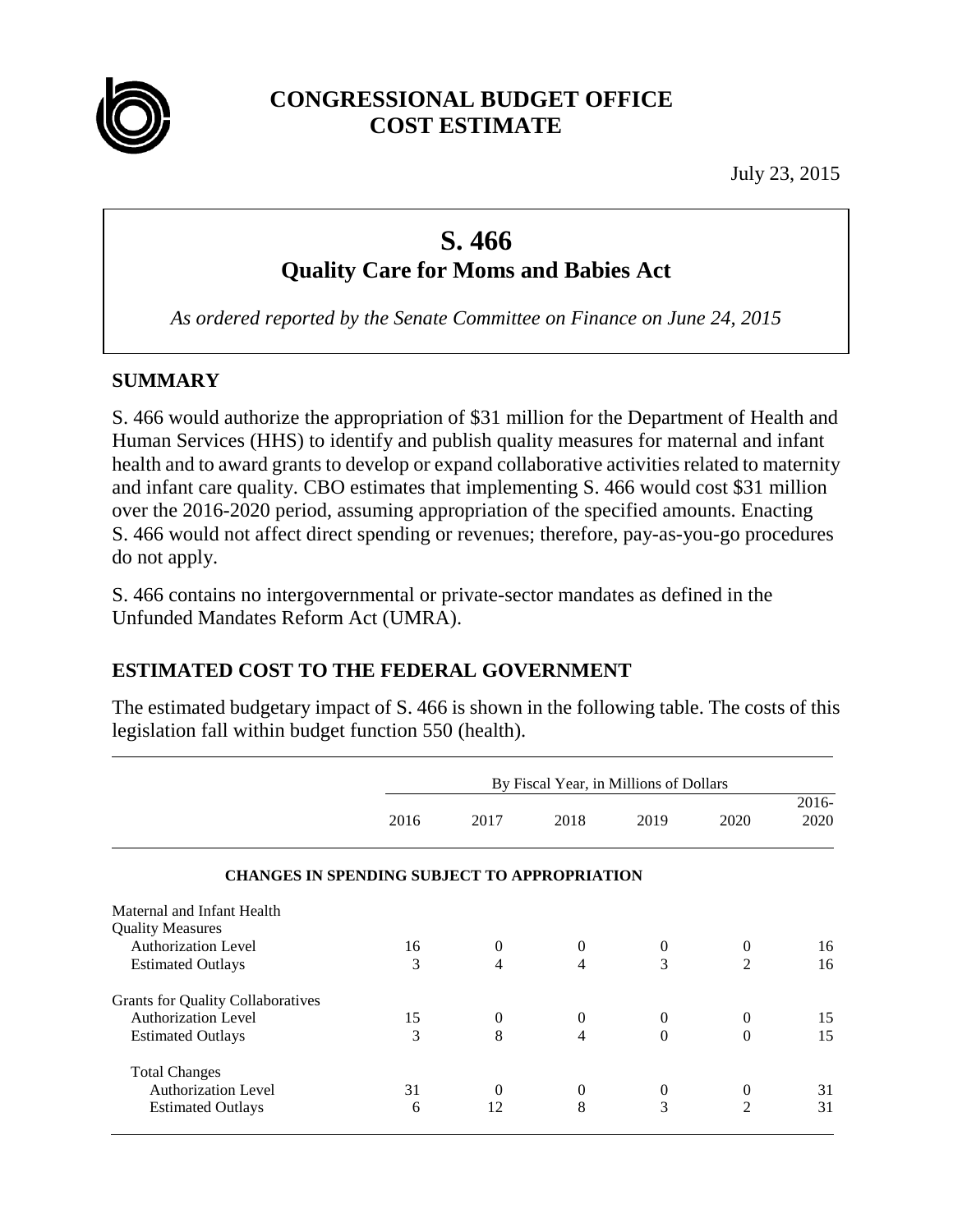#### **BASIS OF ESTIMATE**

For this estimate, CBO assumes that the legislation will be enacted near the beginning of fiscal year 2016 and that the amounts specified will be appropriated in that year.

S. 466 would authorize the appropriation of \$16 million for the Secretary of HHS to identify and publish quality measures for maternal and infant health. The legislation would require HHS to:

- Make initial measures available for public comment no later than January 2018;
- Publish final measures applicable to mothers and infants eligible for Medicaid or the Children's Health Insurance Program by January 2019; and
- Establish a Maternal and Infant Quality Measurement Program to improve and expand those measures, including providing grants to develop and test evidence-based measures.

Based on historical spending for similar programs—the Child Health Quality Measures established by the Children's Health Insurance Program Reauthorization Act of 2009 and the Adult Health Quality Measures established by the Patient Protection and Affordable Care Act—CBO estimates that implementing similar measures for mothers and infants would cost \$16 million over the 2016-2020 period.

The bill also would authorize the appropriation of \$15 million for HHS to award grants to develop and expand quality collaboratives for maternity and infant care. A quality collaborative is a group of people or organizations—for example, universities, state and local agencies, health systems, and professional associations—working together to improve health care. Funding also would be used to make reports, tools, and other resources of individual collaboratives available to others. Based on historical spending by similar programs, CBO estimates that implementing these grants would cost \$15 million over the 2016-2018 period.

# **PAY-AS-YOU-GO CONSIDERATIONS**: None.

# **INTERGOVERNMENTAL AND PRIVATE-SECTOR IMPACT**

S. 466 contains no intergovernmental or private-sector mandates as defined in UMRA and would impose no costs on state, local, or tribal governments.